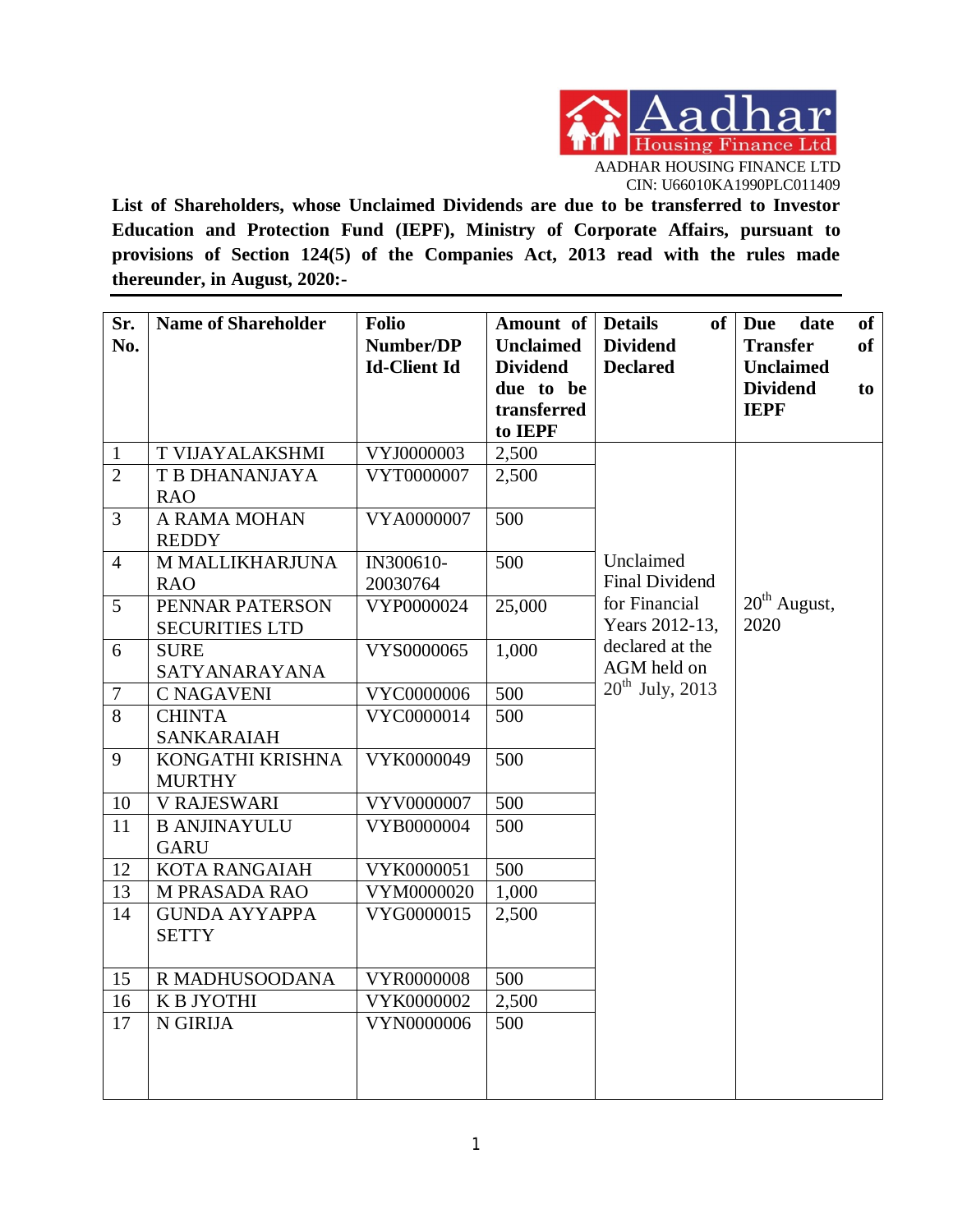| 18 | <b>R MURALI</b>           | VYR0000010 | 500    |                      |                          |
|----|---------------------------|------------|--------|----------------------|--------------------------|
| 19 | <b>R PRATAP</b>           | VYR0000012 | 500    |                      |                          |
| 20 | R SABITA                  | VYR0000014 | 500    |                      |                          |
| 21 | <b>MADHU B H</b>          | VYM0000067 | 500    | Unclaimed            |                          |
| 22 | <b>R PRAKASH</b>          | VYR0000065 | 500    | Final Dividend       | 20 <sup>th</sup> August, |
| 23 | <b>ANIL KUMAR V</b>       | VYA0000017 | 500    | for Financial        | 2020                     |
|    | <b>ITGAMPALLI</b>         |            |        | Years 2012-13,       |                          |
| 24 | P <sub>N</sub>            | VYP0000016 | 4,000  | declared at the      |                          |
|    | <b>NAGARATHNAMMA</b>      |            |        | AGM held on          |                          |
| 25 | T A BALAJI                | VYT0000005 | 500    | $20^{th}$ July, 2013 |                          |
| 26 | <b>TA MANJULA</b>         | VYT0000006 | 1,000  |                      |                          |
| 27 | <b>M G RAMESH</b>         | VYM0000004 | 500    |                      |                          |
| 28 | E R VANAMALA              | VYE0000003 | 500    |                      |                          |
| 29 | P PUSHPA                  | VYP0000009 | 500    |                      |                          |
| 30 | P V                       | VYP0000001 | 75     |                      |                          |
|    | SATYANARAYANA             |            |        |                      |                          |
| 31 | <b>M MANJULA</b>          | VYM0000008 | 2,500  |                      |                          |
| 32 | <b>MARAVINDRARAJU</b>     | VYM0000029 | 2,500  |                      |                          |
| 33 | <b>RAJENDRA KUMAR</b>     | VYR0000019 | 2,000  |                      |                          |
| 34 | <b>B RAMESH</b>           | VYB0000014 | 500    |                      |                          |
| 35 | K NIRMALA PRASAD          | VYK0000018 | 2,500  |                      |                          |
|    | <b>Total amount of</b>    |            | 62,075 |                      |                          |
|    | <b>Unclaimed Dividend</b> |            |        |                      |                          |

The above shareholders were intimated by way of sending emails & calls to the numbers as per the details available with the company, please note the same for submitting your request, if any.